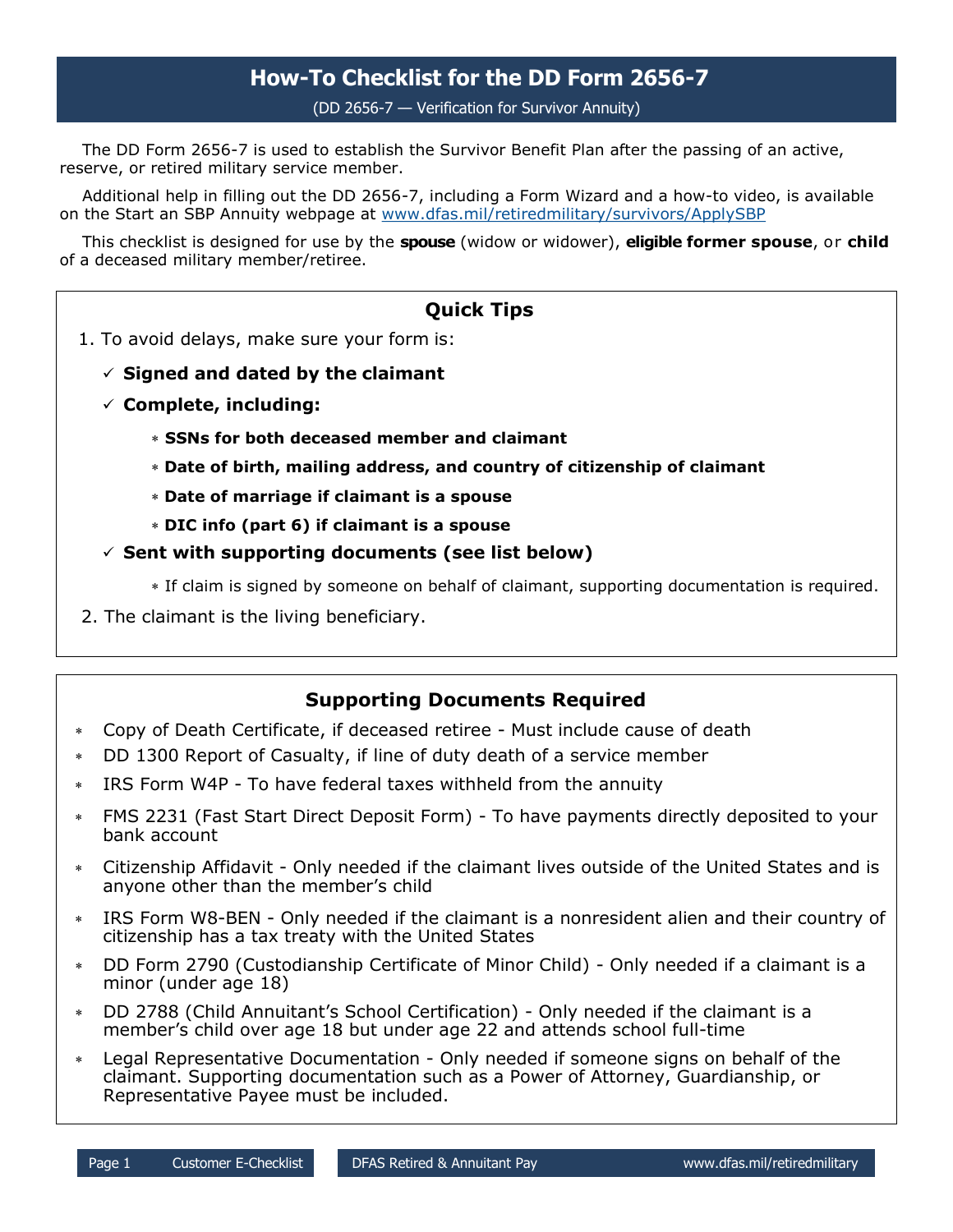# **How-To Checklist for the DD Form 2656-7**

(DD 2656-7 — Verification for Survivor Annuity)

## **Filling out the Form**

### **Part 1: Enter the deceased military member's/retiree's information**

- $\Box$  a. Name of deceased member
- $\Box$  b. Social security number of deceased member
- $\Box$  c. Date of birth of deceased member
- $\Box$  d. Date of death of deceased member
- $\Box$  e. Enter the name of the branch of service of the deceased member: Army, Marine Corps, Navy, or Air Force
- $\Box$  f. Enter the deceased member's rank or rate

### **Part 2: Enter the claimant's information**

- $\Pi$  a. Name of claimant
- $\Box$  b. Social security number of claimant
- $\Box$  c. Date of birth of claimant
- $\Box$  d. Telephone number of claimant
- $\square$  e. Country of citizenship of claimant
- $\Box$  f. Check the box if the claimant is a nonresident alien
- $\Box$  g. Select the type of benefit claimed: Survivor Benefit Plan (SBP), Reserve Component Survivor Benefit Plan (RCSBP), or Retired Serviceman's Family Protection Plan (RSFPP)
- $\Box$  h. Select the claimant's relationship to the deceased member: spouse, child, former spouse, or insurable interest
- $\Box$  i. Enter the claimant's correspondence (mailing) address

### **Part 3: Fill out if claimant is the spouse (widow or widower) of the deceased member**

- $\Box$  a. Answer Yes or No: Was the claimant legally married to the deceased member on the date of death? (1) If yes, enter date of marriage. (2) If no, enter date of divorce.
- $\Box$  b. Answer Yes or No: Does the deceased member have children under the age of 23 or children that are incapacitated? If yes, enter  $(1)$  name(s),  $(2)$  SSN(s), and  $(3)$  date(s) of birth.
- $\Box$  C. Answer Yes or No: Is the claimant receiving any other annuity paid by DFAS based on the military record of any other deceased military service member (for example, benefits from a former spouse)? If yes, enter the deceased military member's information: (1) name, (2) SSN, (3) Type of benefit: SBP or RSFPP, and (4) monthly benefit amount.

### **Part 4: Fill out if claimant is the child of the deceased member**

- $\Box$  a. Answer Yes or No: Are you married?
- $\Box$  b. Answer Yes or No: Are you over the age of 18 but under the age of 22 and a full-time student?